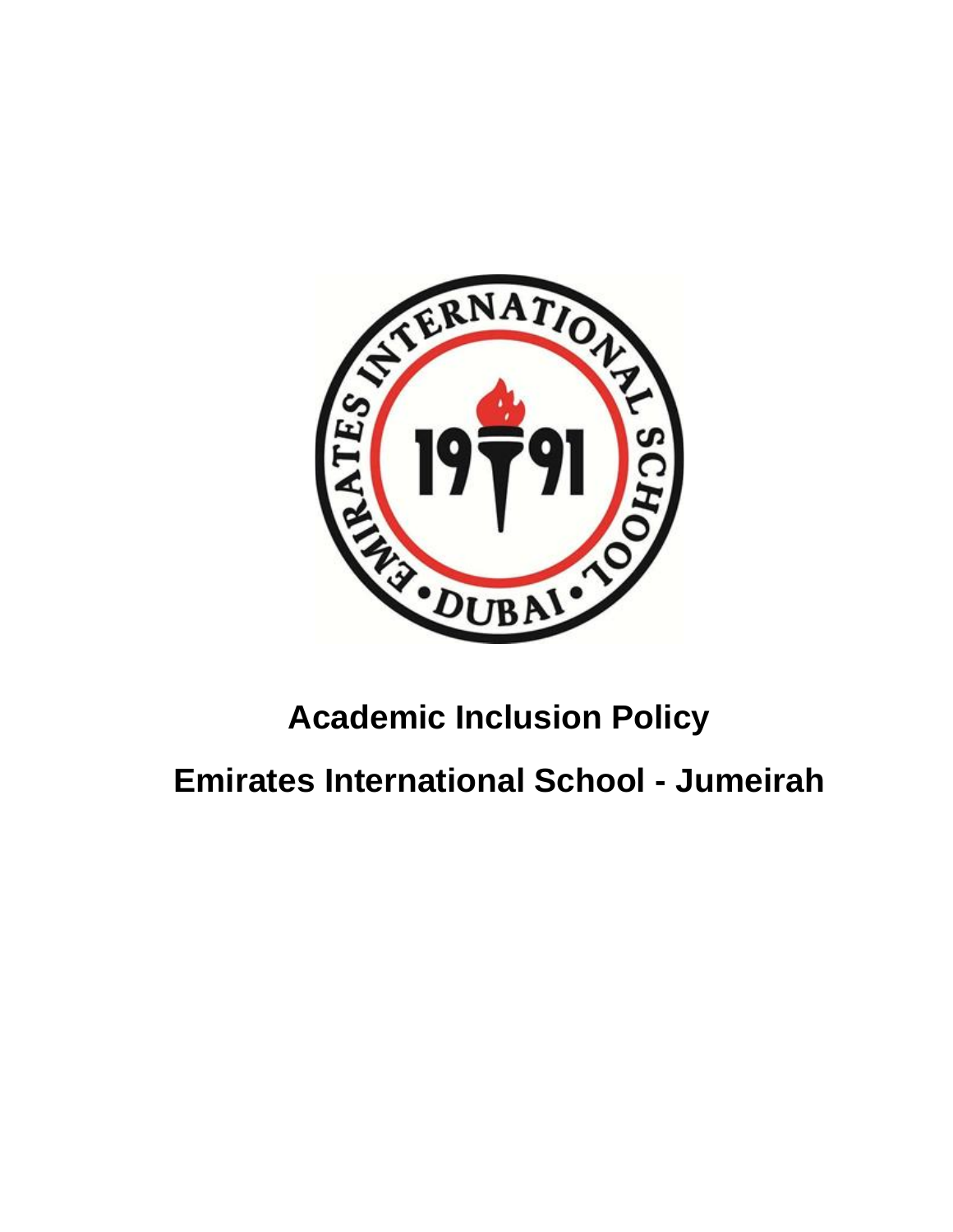# **Emirates International School Jumeirah Inclusion Policy 2021/2022**

This policy reflects the statutory requirements of the UAE government set out in the *Federal Law Number 29* (2006), and the guidance of the '*Dubai inclusive education policy framework'*  (KHDA 2017), *'Implementing inclusive education: a guide for schools'* (KHDA 2019) and *'A revised categorisation framework for students of determination'* (KHDA 2019). In addition, the policy also reflects the statutory guidance regarding safeguarding and child protection in UAE schools, and the Emirates International School Admissions Policy. Finally, the policy also reflects examples of best practice from around the world, particularly the UK.

## **Inclusive practice as Emirates International School Jumeirah**

At EISJ, the participation of students of determination in inclusive settings is based on the philosophy of equality, sharing, participation and the dignity of individuals. We believe that all students can learn and reach their full potential given opportunity, effective teaching and appropriate resources.

Additionally, we believe that students of determination should be full participants in the life of our school. We know that the classroom is where inclusive education comes to life and that a community of students with a range of abilities enriches the quality of education for everyone, as well as developing a strong sense of acceptance of diversity.

#### **Definitions**

**[Federal Law No. 29 of 2006](https://www.abudhabi.ae/portal/public/en/homepage/religion-and-community/people-of-determination-le/federal-law-no-29-of-2006-concerning-the-rights-of-people-of-determination)**, was the first law in the UAE to protect the rights of people of determination. Specifically, Article 12 of the law states that *'the country guarantees people with special needs equal opportunities in education within all educational, vocational training, adult education and continuing education institutions in regular classes or special classes with the availability of curriculum in sign language or Braille and or any other methods as appropriate.'* [\(https://u.ae/en/information-and-services/education/education-for-people-with](https://u.ae/en/information-and-services/education/education-for-people-with-special-needs)[special-needs\)](https://u.ae/en/information-and-services/education/education-for-people-with-special-needs)

**Persons with Determination** are described as the ways in which ' ...the UAE has chosen to view the attributes of persons with disabilities; a reflection of their strength of character, their perseverance and their courage.' In the context of the school persons with determination are described as **students of determination** or **pupils of determination**. (*Dubai inclusive education policy framework,* KHDA 2017)

**Students of determination** in school are defined under the following broad headings: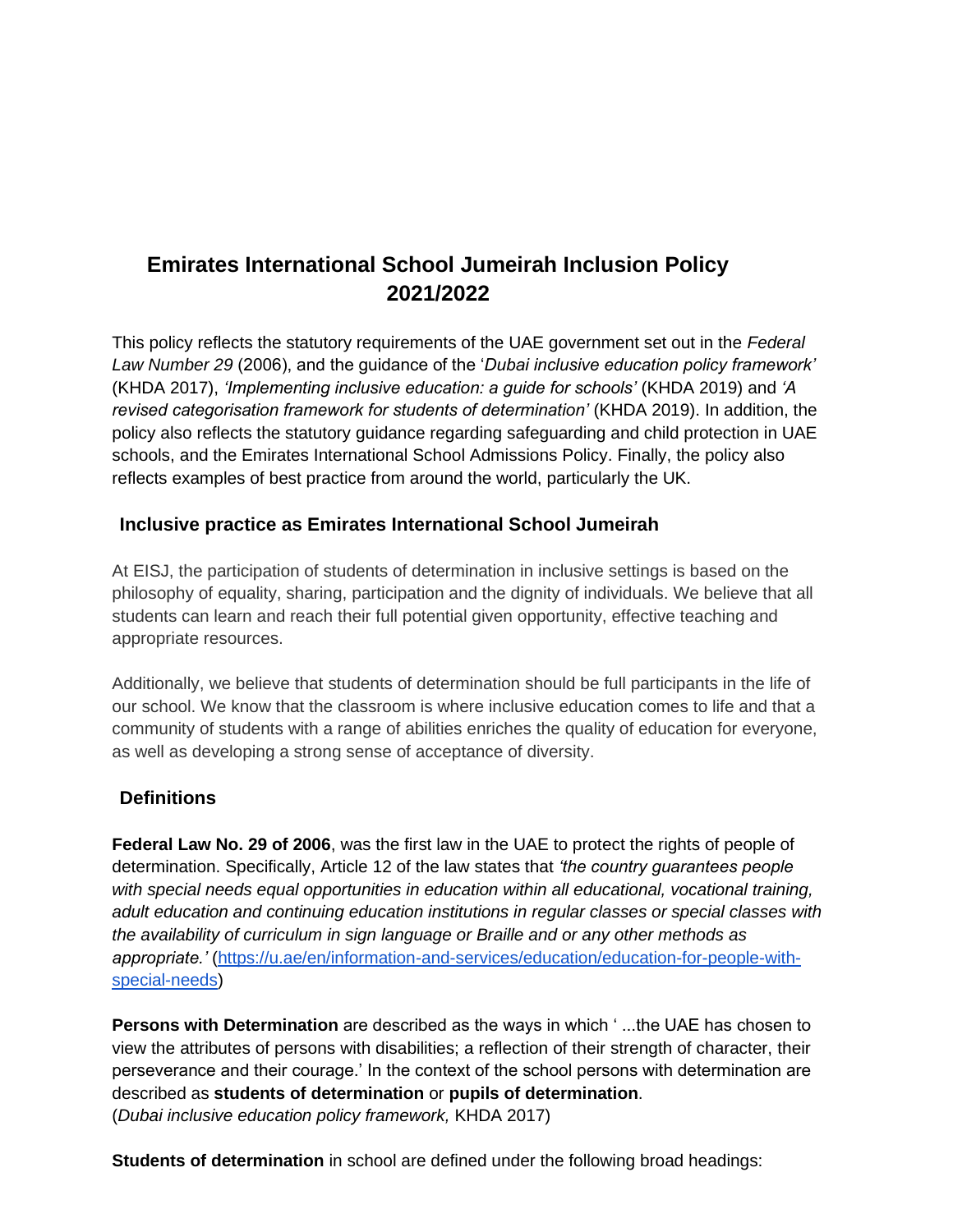| <b>Common barriers to learning</b>   | <b>Categories of disability</b><br>(aligned with the UAE unified categorisation of<br>disability)                                                                                                          |
|--------------------------------------|------------------------------------------------------------------------------------------------------------------------------------------------------------------------------------------------------------|
| <b>Cognition and learning</b>        | 1. Intellectual disability (1 including Intellectual disability<br>- unspecified)<br>2. Specific learning disorders<br>3. Multiple disabilities<br>4. Developmental delay (younger than five years of age) |
| <b>Communication and interaction</b> | 5. Communication disorders<br>6. Autism spectrum disorders                                                                                                                                                 |
| Social, emotional and mental health  | 7. Attention Deficit Hyper Activity disorder<br>8. Psycho - emotional disorders                                                                                                                            |
| Physical, sensory and medical        | 9. Sensory impairment<br>10. Deaf-blind disability<br>11. Physical disability<br>12. Chronic or acute medical conditions                                                                                   |

(*A revised categorisation framework for students of determination,* KHDA 2019)

**More Able and Talented** students are defined as, *'Children and young people with one or more abilities developed to a level significantly ahead of their year group (or with the potential to develop those abilities).'* (DCSF, 2008)

# **Accountability**

The School Advisory Council will:

- Hold the School Principal to account and ensure that the school is compliant with the statutory regulations regarding inclusive education in the UAE and Dubai;
- Appoint one member of the SAC to act as link governor for Inclusion;
- Ensure that the link governor meets with the designated Inclusion Champion and the Heads of Learning Support once per term to measure progress in improving the school's inclusive education practice in accordance with the Department Improvement Plan.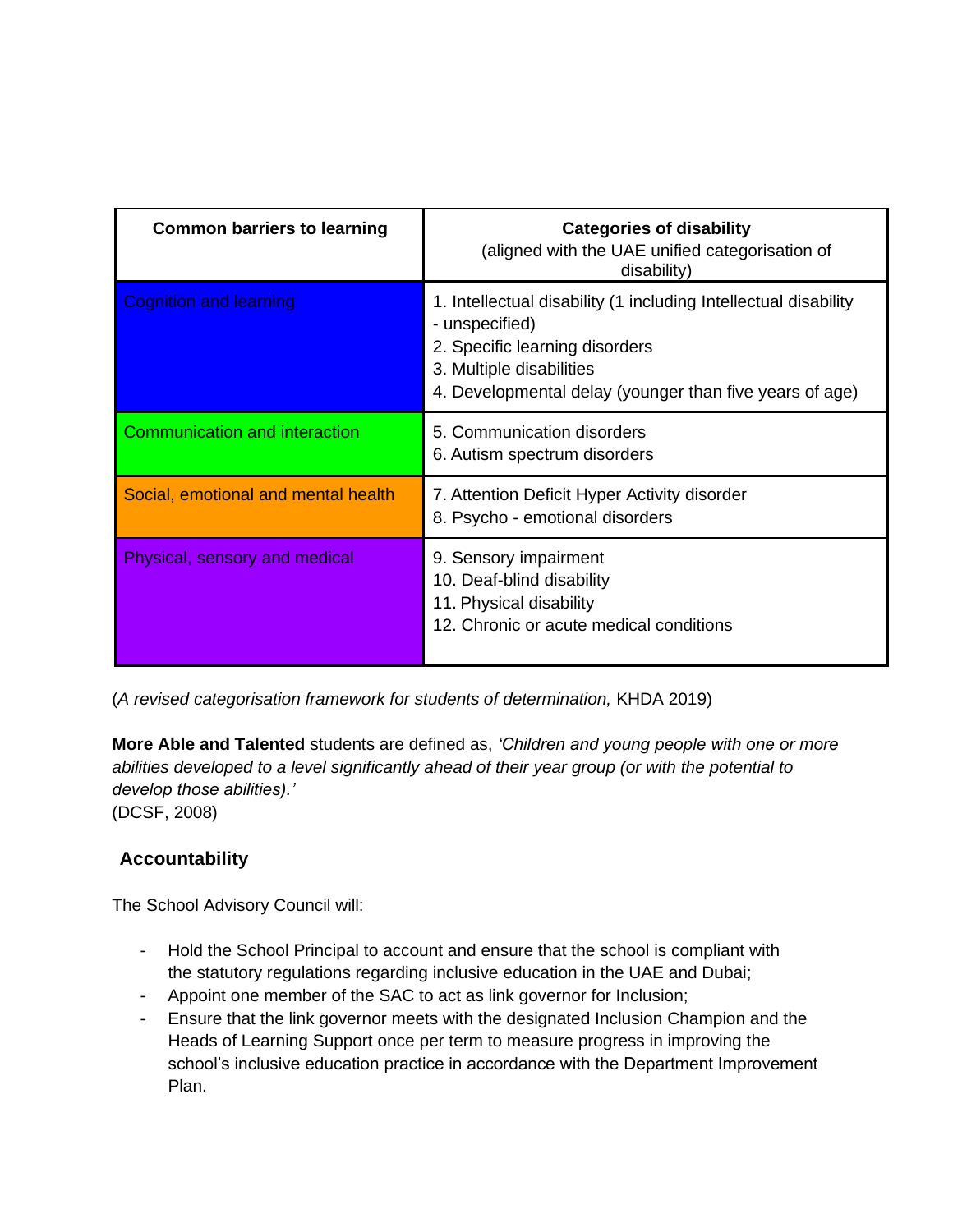The School Principal will:

- Appoint a suitably qualified and experienced Inclusion Champion to lead the strategic development of inclusive practice across the school;
- Appoint suitably qualified and experienced Inclusion Leaders in the Primary and High Schools;
- Ensure that the school is compliant with current UAE and KHDA inclusive education legislation:
- Ensure that the School Admissions Policy is compliant with the latest UAE Government and KHDA legislation;
- Support the effective implementation of the school's inclusion policy;
- Facilitate appropriate training and development of the Learning Support teams and other academic staff in the Primary and High Schools;

The Inclusion Champion will:

- Carry out the strategic aims of the School Principal regarding inclusive practice;
- Support the Inclusion Leaders in achieving the aims of the Department Improvement Plan for Inclusion across both schools;
- Champion the merits of inclusive education practice amongst the teaching staff, and facilitate professional learning in accordance with the aims of the Department Improvement Plan;
- Liaise with the link governor to ensure accountability and provide regular updates on progress.

The Senior Leadership Teams (Primary and High School) will:

- Support the School Principal, Inclusion Champion and Inclusion Leaders in the promotion of inclusive education at the school;

Inclusion Leaders (Primary and High School) will:

- Develop the knowledge and understanding of teaching staff regarding the specific needs of individual students of determination/More Able and Talented through sharing the Inclusion Register and IEPs, and any other documentation deemed necessary to achieve this aim;
- Provide practical support strategies to teachers in order to promote the academic progress of students of determination/More Able and Talented, both in class and over time;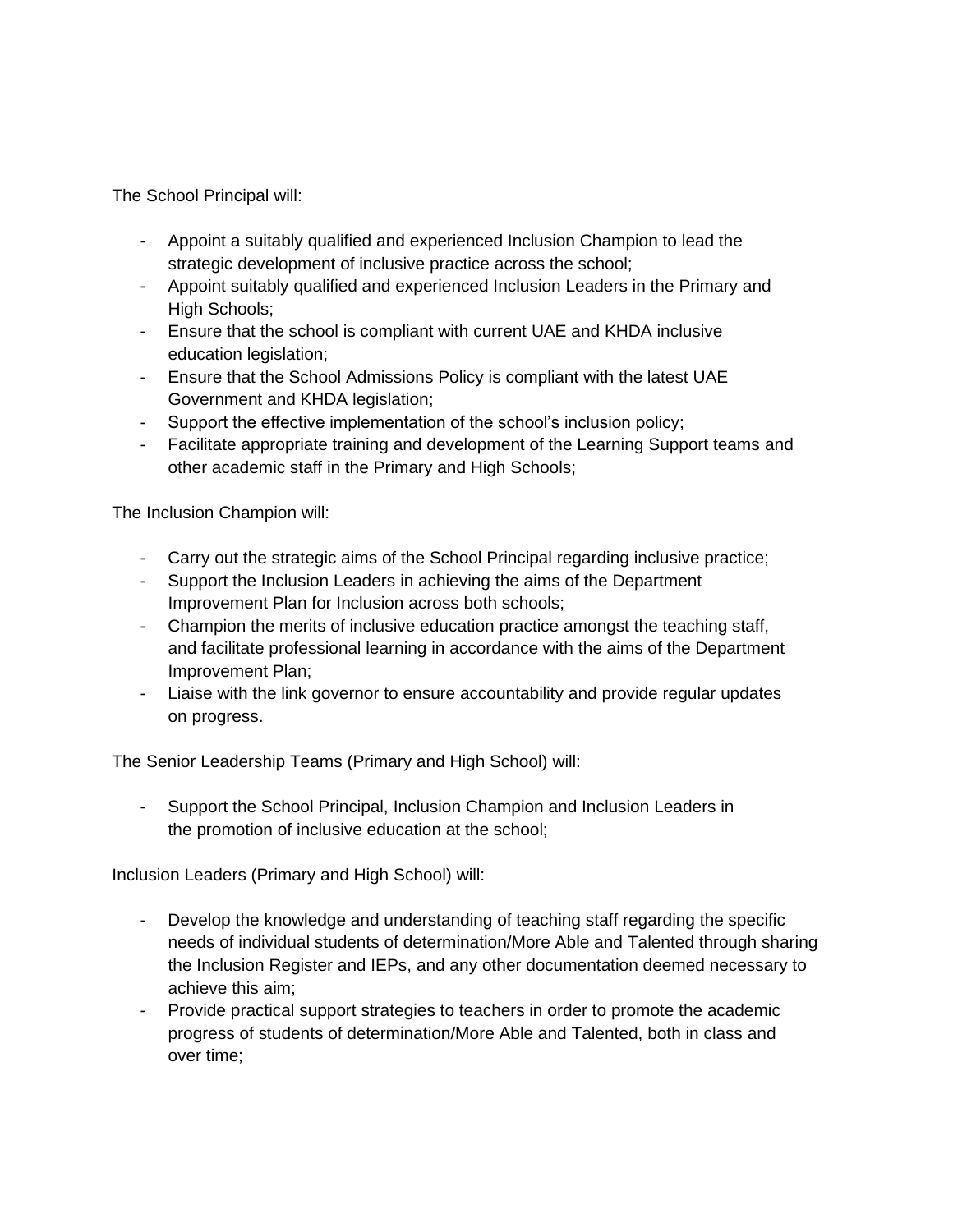- Periodically track and monitor the progress of all students of determination/More Able and Talented and facilitate timely and appropriate interventions to support good progress from start points;
- Liaise with parents and outside agencies to develop a holistic approach to removing barriers to learning for students of determination/ further enhancing the educational experience of More Able and Talented students;
- Lead on appropriate assessments to determine the nature of barriers to learning and levels of need in order to assist students of determination to make good progress;

#### Teachers will:

- Take responsibility for the development of the requisite knowledge and understanding of the definitions of need for students of determination/More Able and Talented, and the needs of individual all students, including students of determination, in class;
- Use National Agenda testing data (CAT4, NGR, GL Progress Tests, PASS survey, ACER Arabic testing), prior attainment data and IEPs to inform planning for, and teaching of, students of determination/More Able and Talented in order to secure good progress in class and over time;
- Adapt the curriculum appropriately so that students of determination/More Able and Talented are appropriately stretched, challenged and supported to make good progress in class and over time;
- Consult with the Learning Support team, and other stakeholders as appropriate, to maintain high expectations of students of determination/More Able and Talented in the classroom.

Learning Support Assistants will:

- Support the needs of students of determination through the adaptation of classroom activities in partnership with class teachers;
- Provide regular feedback to class teacher regarding the areas of strength and development for students of determination in order to further enhance their individualised learning experience across the school;
- Use appropriate strategies to stretch and challenge students of determination;
- Support the physical, mental and emotional needs of students of determination in order for them to experience success in class.

#### Parents/carers will:

- Communicate regularly with the Inclusion Leaders to provide updates on any developments regarding the removal of barriers to learning for students of determination;
- Support the school in their aim of creating an excellent learning experience for students of determination;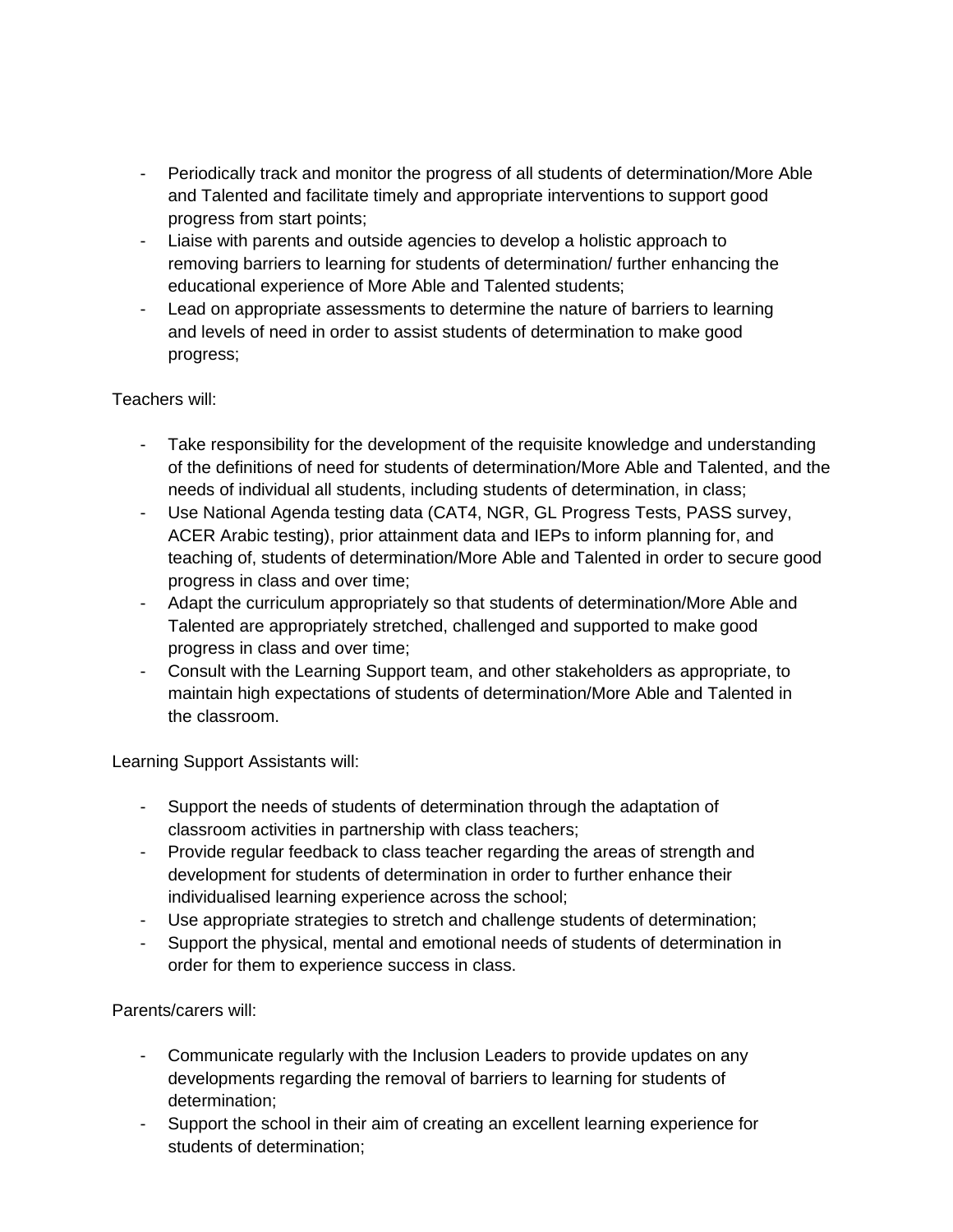- Access appropriate external interventions as recommended by the Learning Support teams.

#### **Identification and provision for students of determination**

Where students arrive at the school with pre-existing barriers to learning, Inclusion Leaders liaise with families and external facilitators to develop provision through the construction of an IEP so that students of determination can make good academic progress from their start points.

Where students arrive at the school with no formal identification of a barrier to learning, teachers will use the referral system to start the process of identifying need as, in both Primary and High School, teachers routinely formatively assess the academic progress of students in every subject and highlight areas of strength and development through verbal and written feedback. In addition, teachers also monitor students' social and emotional development in class through activities linked to the IB Learner Profile and Approaches to Learning (ATL). If through teacher assessment a member of staff highlights a possible concern, they will inform Learning Support through the school referral system. Following this, the Learning Support team conduct their own assessment of need and plan next steps with all stakeholders.